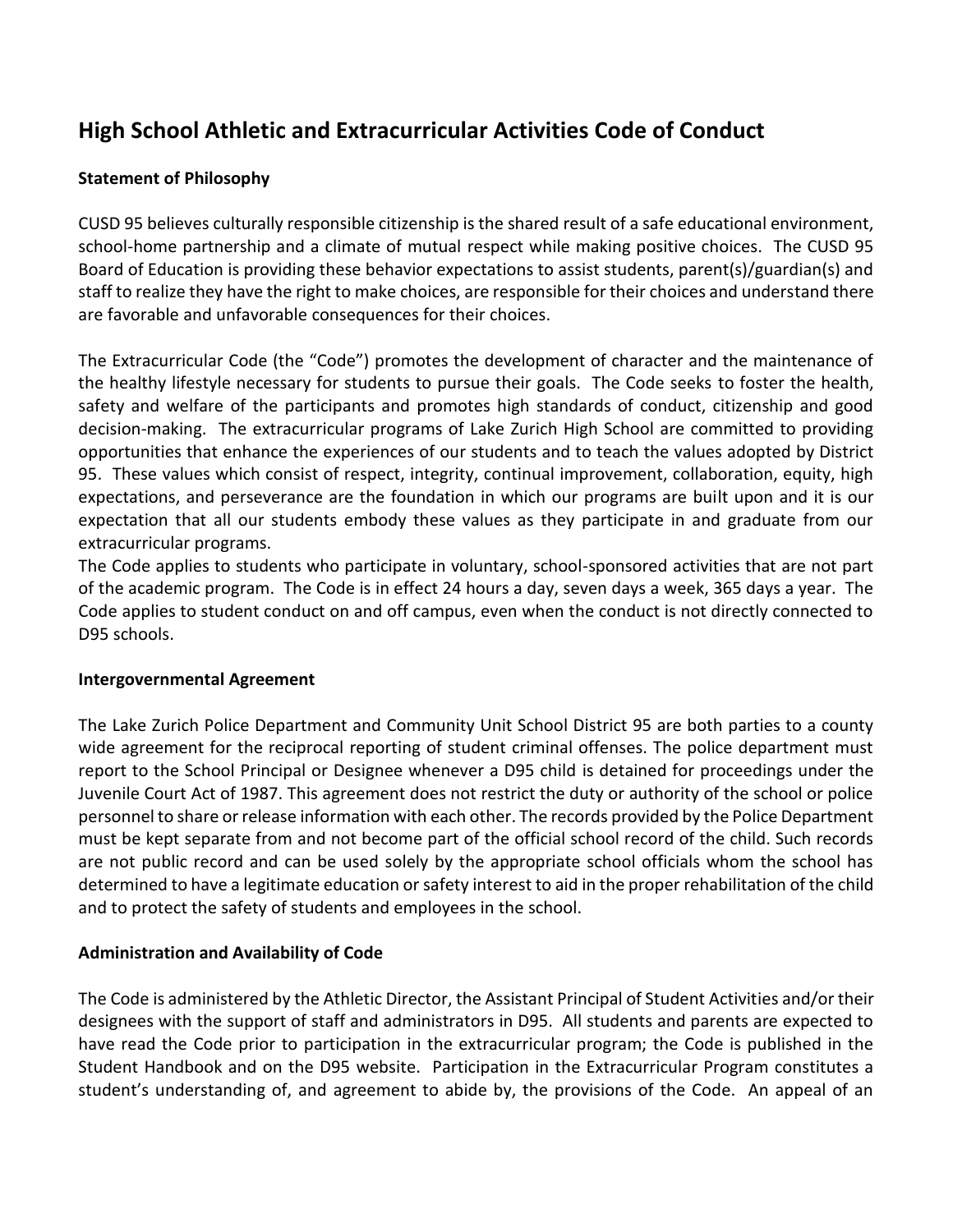extracurricular Code violation may be made to the Principal. Consequences outlined by the Code may be in addition to disciplinary consequences students may receive for the same behavior under other Board policies.

# **Participation in the Extracurricular Programs is a Privilege**

Participation in the extracurricular program is a privilege and not a right. Participants are visible representatives of D95, their fellow students, and the community; therefore, they have additional responsibilities to be exemplars and comply with the Code. D95 has the authority to restrict or revoke a student's privilege to participate in the extracurricular program.

# **Academic Eligibility**

In order for a student to participate in extra-curricular and/or IHSA sponsored activities at LZHS, he/she must be attending and passing 25 credit hours per week or typically five full classes. In addition, the student must have passed 25 credit hours or typically five full courses during the previous semester. According to IHSA guidelines, "passing" work shall be defined as "work of such a grade that if on any given date a student would transfer to a different school, passing grades for the course would immediately be certified on their transcript to the school to which they transfer."

Starting on the third week of each semester eligibility will begin. Grades will be gathered on Friday or the last day of each week and a 25 credit hour report will be run along with an "F" report. If a student is passing 25 credit hours without any F's, they are eligible for competition the next week. If a student is passing 25 credit hours but has one or more F's, the student will have three eligibility reports to raise each F to a D- or higher, but will be able to compete during that time.

- 1. Within three eligibility reports, if the F grade(s) is (are) raised to a D- or higher, the student will be eligible for competition.
- 2. After three eligibility reports of an F in the same class, a student will become ineligible for the following week(s).
- 3. If a student raises their grade to a D- or higher and then later in the semester earns an F in that same course, they cycle to improve the grade starts over.

If a student is not passing 25 credit hours on the weekly eligibility report, they will be ineligible to participate the following week (Mon-Sun) in any competition. A letter will be emailed to the student, parent and coach if a student appears on the not passing 25 credit hours report or if they have an F indicating their eligibility status along with academic support systems available to the student.

Please use this flow chart below as a visual guide to our eligibility system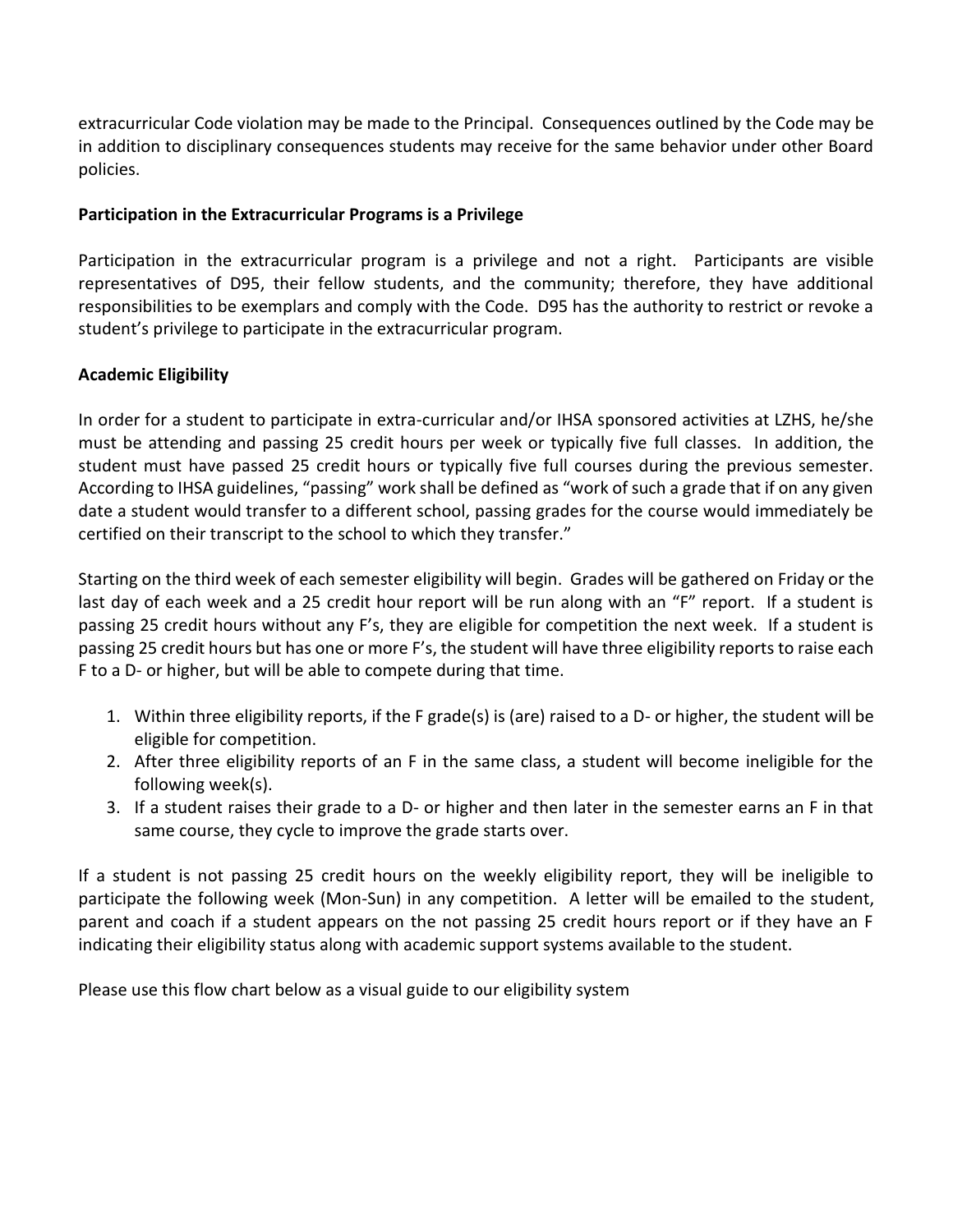# **As of noon Friday (or the last day of the week)… Are you currently passing 25 credits (usually 5 classes)?**

|                                                    | <b>YES</b>       | <b>YES</b>                                                                                                                                                                                                                                                                                                                                                                                                                                                                                                               |                                                                                                                                                                                                                                                                                                                                                                                                       |
|----------------------------------------------------|------------------|--------------------------------------------------------------------------------------------------------------------------------------------------------------------------------------------------------------------------------------------------------------------------------------------------------------------------------------------------------------------------------------------------------------------------------------------------------------------------------------------------------------------------|-------------------------------------------------------------------------------------------------------------------------------------------------------------------------------------------------------------------------------------------------------------------------------------------------------------------------------------------------------------------------------------------------------|
|                                                    | and no F's       | with one or more F's                                                                                                                                                                                                                                                                                                                                                                                                                                                                                                     | <b>NO</b>                                                                                                                                                                                                                                                                                                                                                                                             |
| <b>Eligibility for</b><br>competition next<br>week | <b>YES</b>       | <b>YES</b><br>Students have three eligibility<br>reports to raise each<br>F to a D- or higher.                                                                                                                                                                                                                                                                                                                                                                                                                           | Ineligible to participate the<br>following week (Mon-Sun) in any<br>competition                                                                                                                                                                                                                                                                                                                       |
| <b>Additional</b><br><b>Information</b>            |                  | Within three eligibility reports, if the<br>F grade(s) is (are) raised to a D- or<br>higher, the student moves to the<br>column to the left $\leftarrow$<br>After three eligibility reports of an F<br>in the same class, a student will<br>become ineligible for the following<br>week(s) and move to the column to<br>the right $\rightarrow$<br>If a student raise their grade to a D-<br>or higher and then later in the<br>semester earns an F in that same<br>course, the cycle to improve a grade<br>starts over. |                                                                                                                                                                                                                                                                                                                                                                                                       |
| <b>Communication</b>                               | No communication | Automatic email sent to student,<br>parent, and coach explaining<br>eligibility protocol Friday<br>afternoon and the supports<br>available to students along with<br>guiding questions to help students<br>reflect on their current grades.                                                                                                                                                                                                                                                                              | Automatic email sent to student,<br>parent, and coach explaining<br>ineligibility Friday afternoon and<br>the supports available to students<br>along with guiding questions to help<br>students reflect on their current<br>grades.<br>Coaches will have a conversation<br>with the student to identify areas of<br>growth and may contact student<br>services for additional support, if<br>needed. |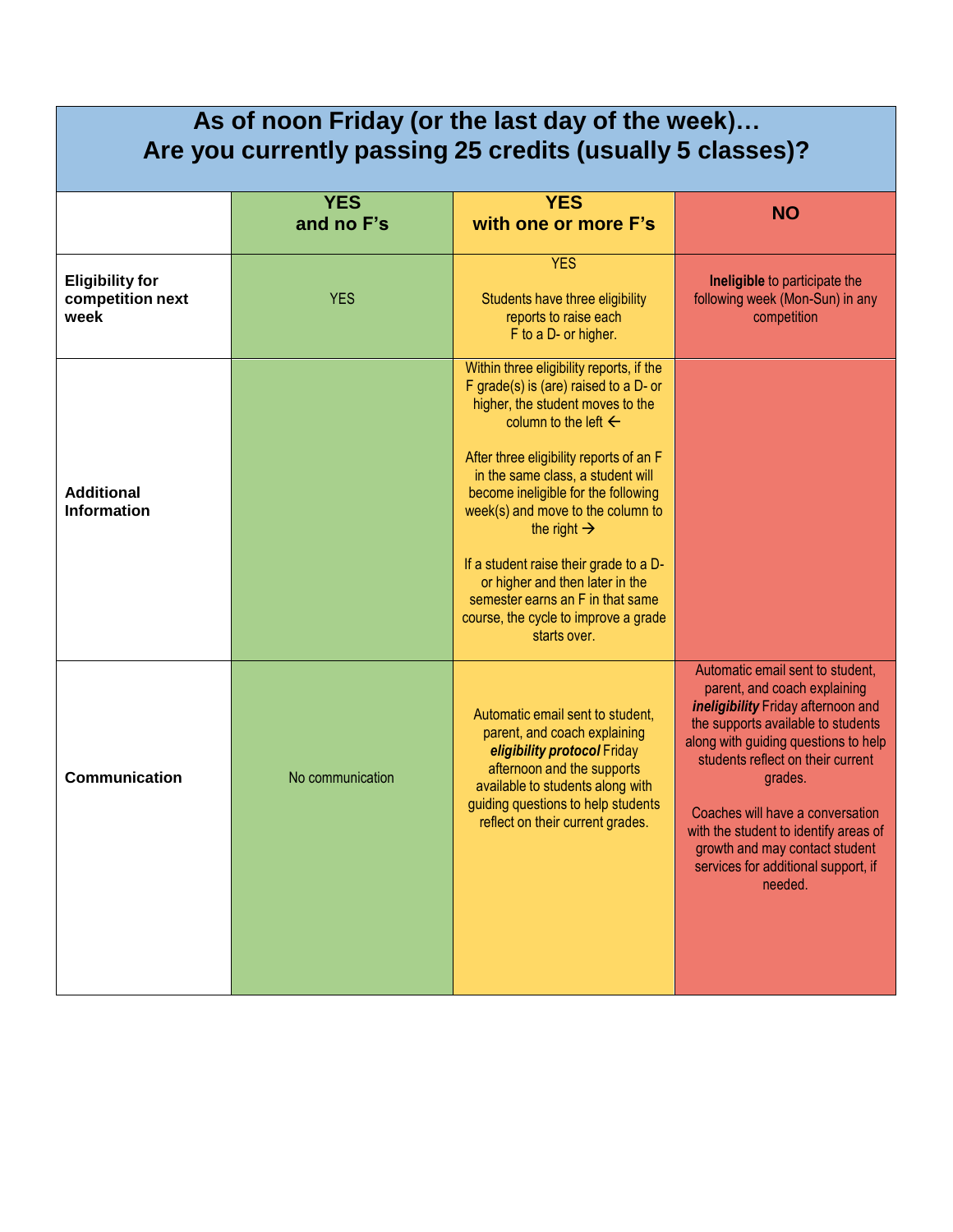#### **Prohibited Conduct**

The following is a non-exhaustive list which contains examples of inappropriate behaviors prohibited by District 95 and school board policy. The behaviors listed below align with the District 95 behavior policies found within the parent/student handbook.

#### **Minor Behaviors**

- The possession or use of tobacco products including e-cigarettes/vaporizers;
- Insubordination or gross disobedience;
- Unsportsmanlike conduct;
- Behavior unbecoming of a District 95 student;
- Violations of the Academic Integrity Policy;

# **Major Behaviors**

- The purchase, delivery or distribution of tobacco products including e-cigarettes/vaporizers;
- The purchase, possession, delivery or distribution, or being under the influence of alcohol, a controlled substance, other illegal mood-altering and/or performance enhancing drugs or chemicals, or any substance used to obtain an altered mental state or "high";
- The purchase, possession, delivery, or distribution of look-alike drugs, drug paraphernalia, and alcohol containers;
- The purchase, possession, delivery, use or distribution of prescription or over the counter medications not prescribed to the rightful person.
- Hosting or organizing a gathering or providing a venue where minors and any of the abovereferenced prohibited substances are present;
- Gang related activity;
- Assault or battery and fighting;
- Bullying and intimidation, hazing, using offensive language to depict a person or class of people in a disparaging or negative light based on their race, religion, sex, gender, sexual orientation, ethnicity, disability or physical handicap, including, without limitation, the use of swastikas, nooses or other hate symbols, and/or harassment of a written, verbal, physical, or sexual nature. The foregoing types of conduct are prohibited from taking place in person as well in any other form, including but not limited to clothing, symbols or other non-verbal/graphic depictions, written, verbal, or electronic words, and/or through use of social media;
- Criminal offenses (including but not limited to arrests, formal station adjustments and tickets for illegal behavior (excluding moving violations) made by any law enforcement personnel.
- The purchase, possession, delivery, or distribution of any object that is or could be considered a weapon or any time that is a look alike weapon.
- Vandalism, theft, property damage;
- Violation of the Acceptable Use Policy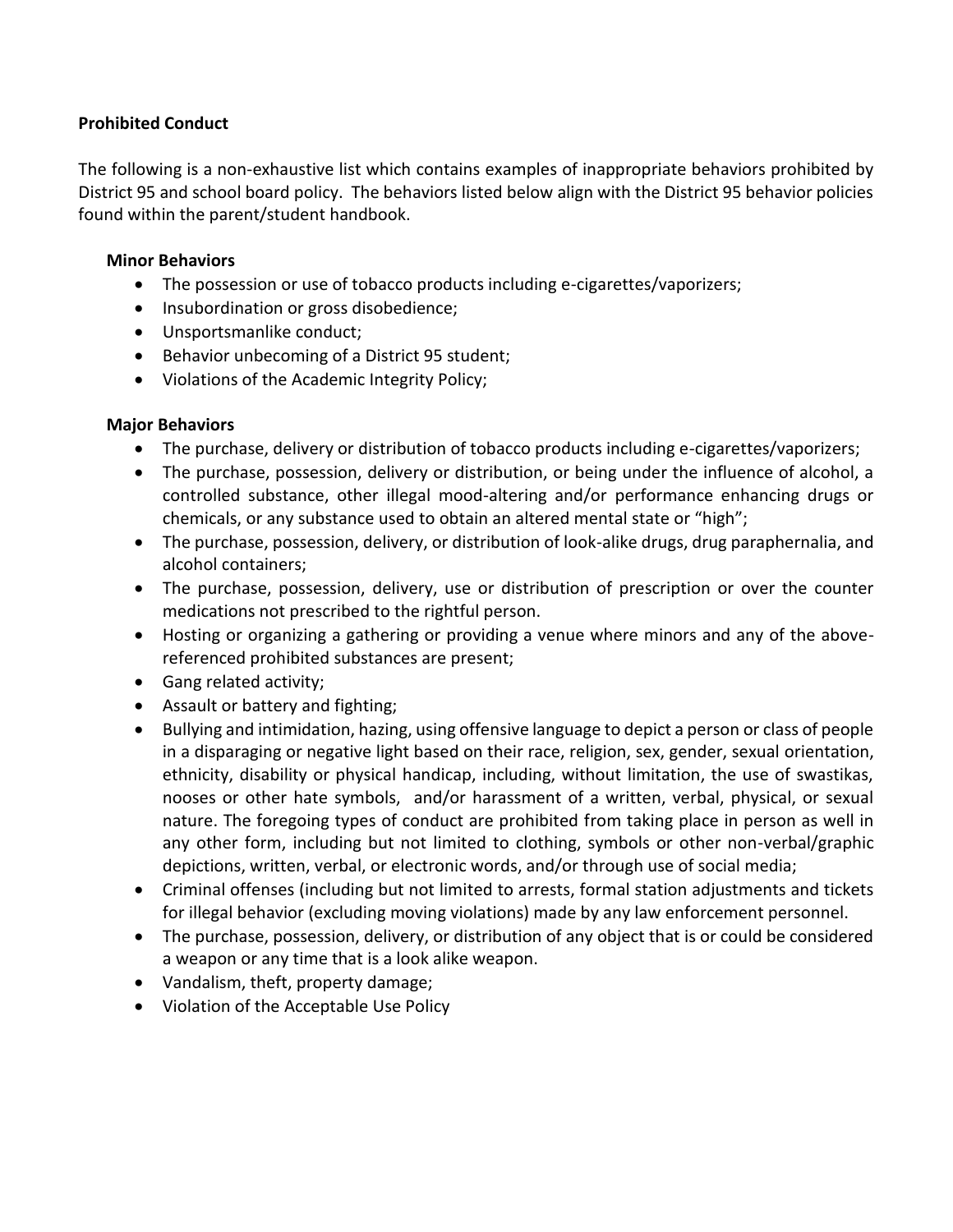#### **Reports of Violations and Determination of Consequences**

Reports of possible Code violations may come from school faculty and staff members, a confession of the offender, other students, parents, community members, other outside sources including photographs, social networking, websites, and electronic applications.

Attending parties or gatherings where illegal substances or tobacco products may be present is strongly discouraged. The District's concern for the health and overall welfare of its students is at issue along with the potential for problems that may face the District's students in such situations. The District encourages its students to make responsible choices. However, the mere presence at such parties and gatherings will not necessarily result in a violation of the code of conduct. Students who were present at such parties or gatherings may be required by the administration to participate in educational opportunities to teach students about responsible decision making.

#### **Violations During the School Day or at School Events**

When reports are received of a possible Code violation during the school day or at a school event, the extracurricular leader (Athletic Director, Assistant Principal of Activities) will meet with the dean or staff member to gather information about the incident. The student will then meet with the extracurricular leader to discuss the incident. The extracurricular leader will then determine if there has been a violation of the Code and the appropriate consequence. Parental consent is not required to speak with a student during an investigation of a possible code violation. If a violation has occurred, the parent or guardian will receive a written copy of the violation notice, disciplinary consequences and restorative practices.

# **Violations Outside of the School Day**

When reports are received of a possible Code violation occurring outside of the school day and not at a school event, the extracurricular leader will interview the student to determine if a violation has occurred. If necessary, the extracurricular leader may interview additional students or staff members to gather information related to the possible Code violation. The extracurricular leader will then determine if a Code violation has occurred and the appropriate consequence. Parental consent is not required to speak with a student during an investigation of a possible code violation. If a violation has occurred, the parent or guardian will receive a written copy of the violation notice, disciplinary consequences and restorative practices.

# **Voluntary Admission by Student**

A student may voluntarily admit to violating the Code. However, voluntary admission must occur prior to any school personnel or police being aware of the incident and the student's involvement. Students who wish to offer a voluntary admission should contact a coach, sponsor, director or the appropriate extracurricular leader. Voluntary admission of a first offense Code violation related to alcohol and/or drugs will not result in loss of extracurricular participation, and consequences will be held in abeyance provided the student does not seek voluntary admission of an offense for which he/she has been arrested or cited by law enforcement officials and if the student cooperates with the recommended plan. Students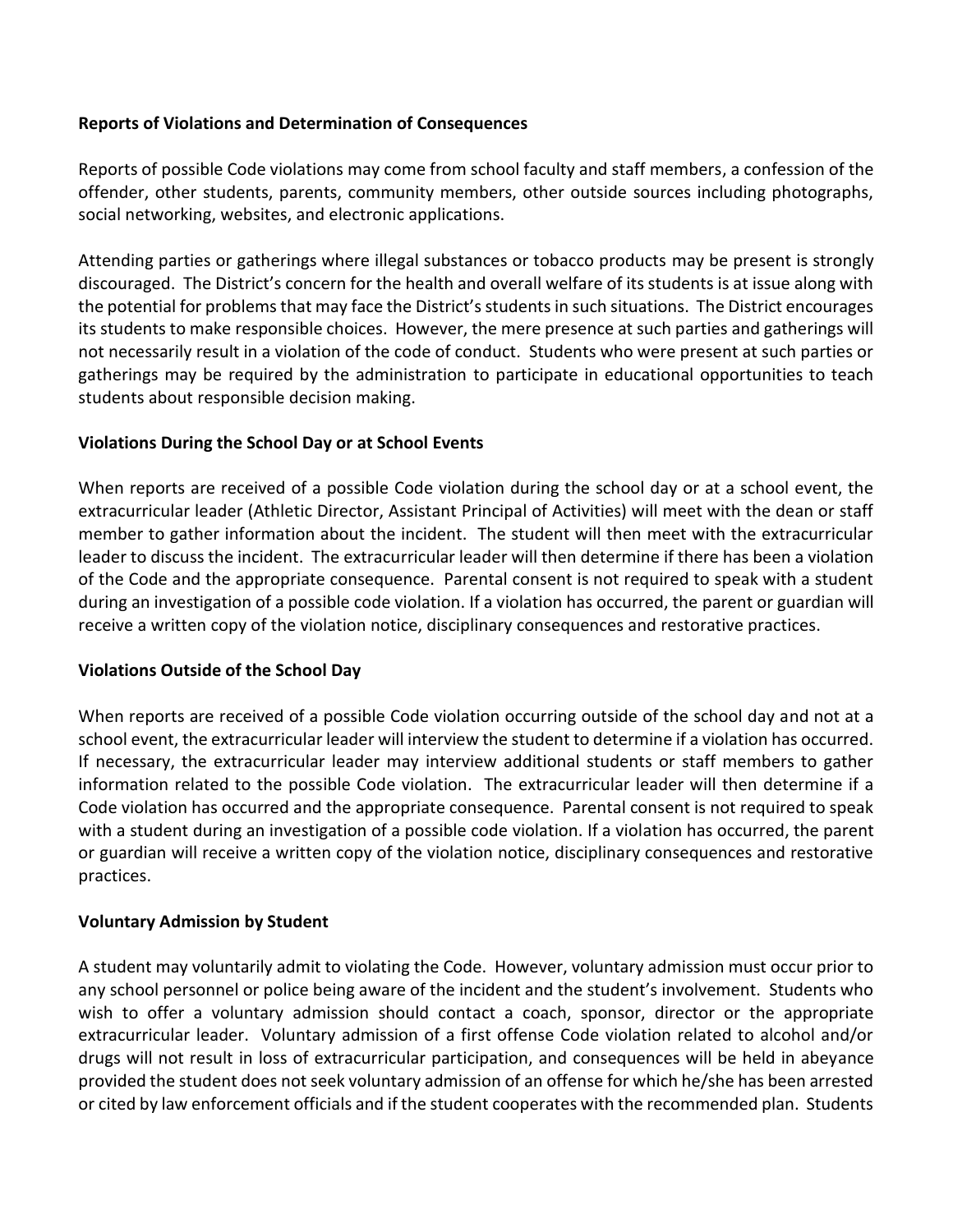will only be excused from penalty for voluntary admissions on one occasion. The students will be referred to the School Assistance Program Coordinator or an outside agency if the violation involves the use of drugs or alcohol.

# **Appeal Process**

To initiate the appeals process, a student must notify the Principal of the appeal in writing within two school days of the date on the notification of the violation. The Principal will then schedule a meeting with the student and his/her parent(s) or guardian(s) (in person or via phone) to take place within five school days of the appeal. The Principal will issue a written decision within five school days after the meeting. In the event extraordinary circumstances prevent the Principal from issuing a decision within the five school days, he or she will notify the parents that an extension is required and the date by which the decision can be expected. During the appeal process, the Principal will consider if the decision was reached in accordance with school rules, if the decision was consistent with precedent for similar violations, and if there is any extenuating circumstance that might alter the determination of a violation and the severity of the consequence. During the pendency of the appeal, the student will continue to serve the disciplinary consequences and begin the restorative practices.

# **Consequences**

Facts, circumstances and disciplinary measures are analyzed on a case-by-case basis. The Code provides a minimum standard of conduct and guidance when addressing certain behaviors. It does not and cannot enumerate each and every situation or conduct for which discipline may be imposed. The consequences listed below will be applied to most violations. However, in cases of severe violations of the Code, consequences in excess of those listed below, including removal from the activity, may be applied. If the administrator finds, after reviewing the evidence, that the violation occurred, he or she will impose sanctions on the student, as follows:

|                 | <b>1st Violation</b> | <b>2nd Violation</b> | <b>3rd Violation</b>                            |
|-----------------|----------------------|----------------------|-------------------------------------------------|
| Minor           | 10% of season/club   | 25% of season/club   | Removal from all extracurricular activities for |
| Behavior        | activities           | activities           | the remainder of high school career             |
| Major           | 25% of season/club   | 50% of season/club   | Removal from all extracurricular activities for |
| <b>Behavior</b> | activities           | activities           | the remainder of high school career             |

# **Extracurricular Participation Suspensions**

• *Violating the extracurricular code of conduct may result in loss of any held leadership positions*

• *Consequences may apply to the following season of participation*

• *The administration reserves the right to evaluate the intervention plan for the student on a case by case basis in an effort to promote a positive change in behavior.*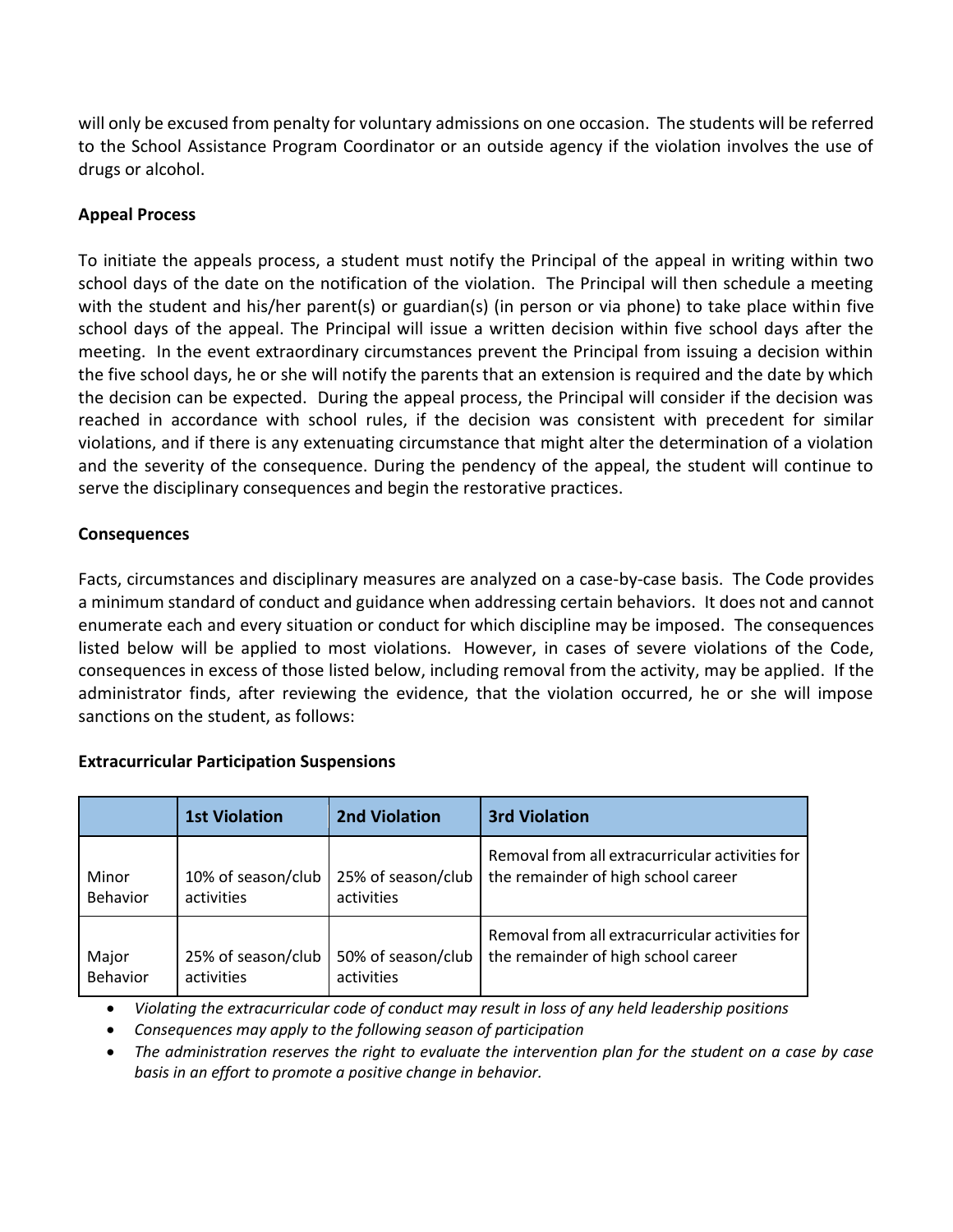#### **Additional Behavior Interventions**

Violations of the extracurricular code of conduct may also result in one or more of the following interventions (this is a non-exhaustive list):

- Adult mentoring
- Behavior contract
- Check-ins with a staff member
- Choices: social media support
- Community service
- Impact: tobacco support
- Insight: social skills support
- Individual student counseling
- Pathways: substance abuse support
- Parent meeting
- Restitution
- Restorative practices (including but not limited to);
	- o Apology
	- o Mediation
	- o Conferencing
- Social probation

# **Definitions/Examples**

# **Leadership Positions: Club Officers and Athletic Team Captains**

- Leadership positions include any team captain positions; any elected, selected or appointed position in Student Activities; and any appointed leadership position in Performing Arts.
- Leadership positions are defined as beginning during the election or selection process and ending at the conclusion of the season or school year, whichever comes first.
- Any leadership position may be lost for the length of that season or school year.

# **Contest Suspension**

- If fewer competitions remain in the season than are issued as an intervention, students will serve the remainder of the suspension in the next season of participation. If the remainder of a suspension must be served in the next season of participation, students must complete an entire season of participation in the sport to satisfy the completion of the suspension. (For example, a student receives a code violation near the end of their fall volleyball season and this student participates in winter basketball, the suspension will continue into their basketball season. If that student quits before the end of their winter basketball season, their suspension will be null and void and the remainder of the suspension will be completed during the next season they participate in for the entirety of the season.) During the suspension, students may try out for teams and participate in practices but may not participate in competitions.
- If a student is participating in multiple athletic/activities at the same time, consequences will be determined by adding all events together between the two activities and multiplying by the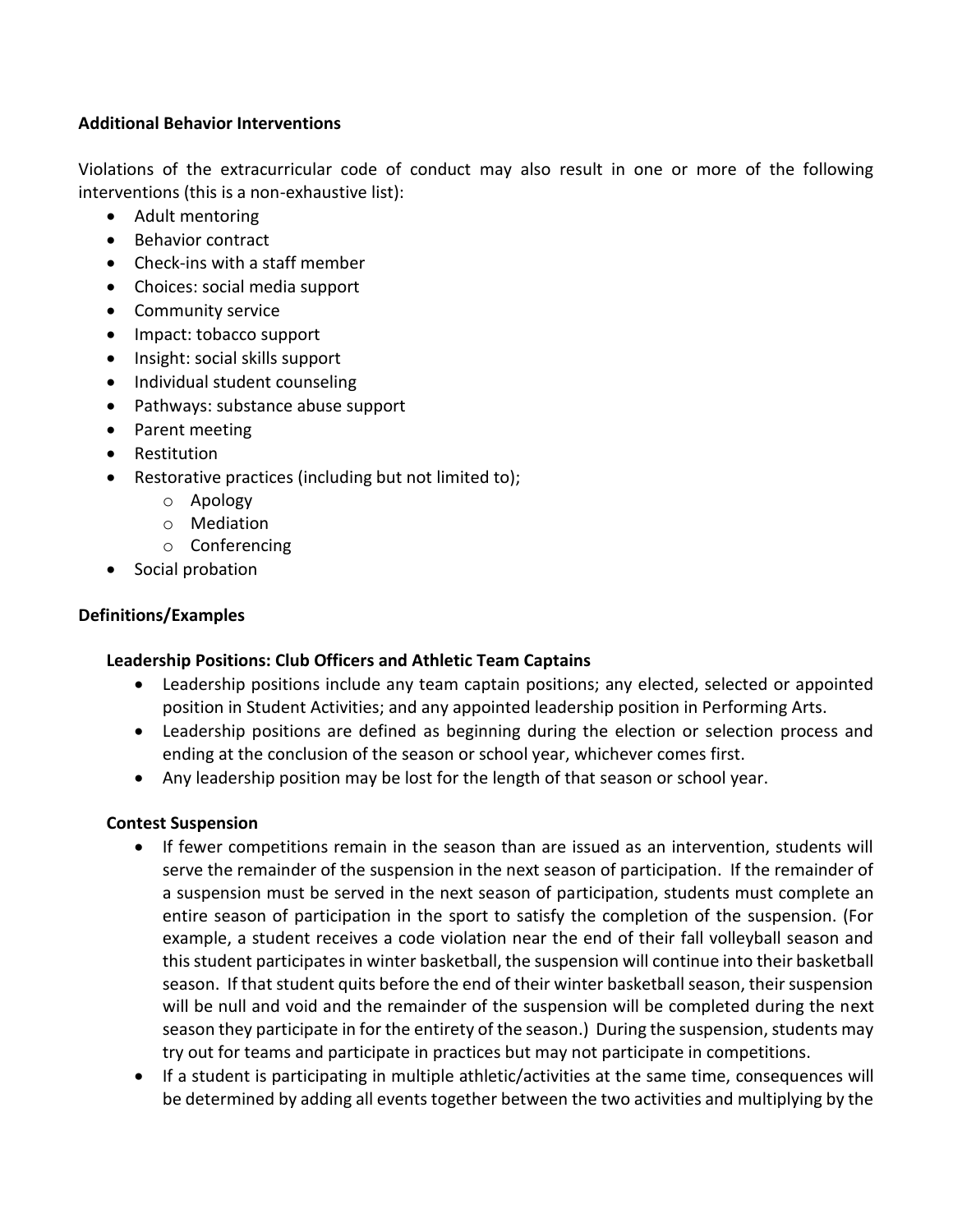suspension percentage outlined in the chart above. This is done to ensure a student who is involved in multiple extracurricular activities is not serving two suspensions for one code violation.

- If a student receives a code of conduct violation, depending on the severity of the infraction, the student will start with a 1st violation. At any point in the students high school career, and depending on the severity of the infraction, the student will move to the 2nd violation category, regardless of whether the violation is a major or minor behavior.
	- $\circ$  Example: Student A is a sophomore. The students' 1st code violation is for smoking a vaporizer in school (minor behavior). The student is suspended for 10% of their season and is assigned additional behavior interventions. During Student A's junior year, the student receives a code of conduct violation for consuming alcohol (major behavior). The student will move to the 2nd violation category under major behavior and be suspended for 50% of their season and be assigned additional behavior interventions. If at any point in Student A's high school career, the student receives a 3rd code of conduct violation, the student will be removed from all activities for the remainder of his or her high school career.

#### **Drug/Alcohol Offenses**

A student who violates the Extracurricular Code regarding drug/alcohol use will be suspended from extracurricular participation and may be removed from leadership positions. Students in violation of the drug/alcohol policy are required to meet with the Student Services Coordinator for an assessment. The student will be required to follow through with the recommendations of the Student Services Coordinator through the Student Services Department or through an approved outside counseling agency.

These programs are designed to provide education to the student and parents, to encourage the student to evaluate the consequences of drug and alcohol abuse on their behavior, and to provide support and referral services to students and their families. Families will receive information on approved substance abuse awareness programs from the Student Services Coordinator.

If a student who violated the substance abuse policy chooses to enroll in an approved substance abuse program, a parent/guardian must notify the Student Services Coordinator of the decision to enroll within 10 days of the suspension. Participation in the program is voluntary, and any costs associated with the program are the family's responsibility.

Additional violations of the Extracurricular Code regarding drug/alcohol violations will result in the consequences outlined in the Consequences section of the Code. Students returning from a longterm suspension from an extracurricular activity must meet with the Student Services Coordinator before returning to their activity.